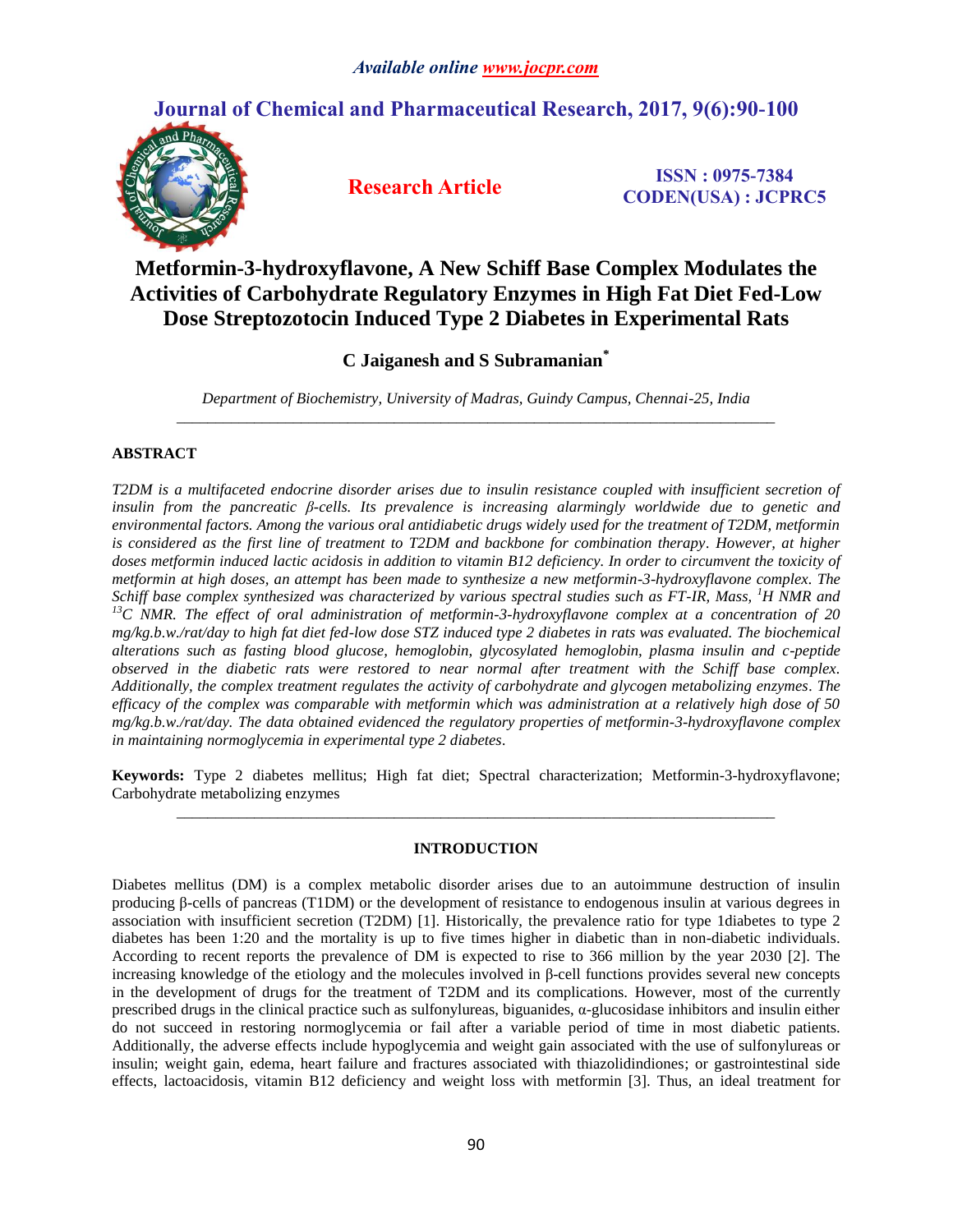T2DM capable of reversing insulin resistance and β-cell dysfunctions in most treated persons and prevent or reverse long term complications is necessary.

 $\mathcal{L}_\mathcal{L} = \mathcal{L}_\mathcal{L}$ 

Among the various oral antidiabetic drugs widely used for the treatment of T2DM, metformin is considered as the first line of treatment to T2DM and backbone for combination therapy [4]. Ever since metformin was developed as an antihyperglycemic drug by Sterne in the 1950s, its efficacy, security profile, metabolic actions and its ability to be associated with other antidiabetic agents have been evaluated and are being extensively prescribed by the clinicians for the treatment of both T1DM and T2DM [5]. Metformin is relatively well tolerated and the hypoglycemic episodes do not occur in therapeutic dosing as it has no effect on the insulin secreting pancreatic βcells. Metformin acts primarily at the liver by reducing glucose output and secondarily by augmenting glucose uptake in the peripheral tissues, chiefly in skeletal muscle. Inhibition of mitochondrial respiration has also been proposed to contribute to the reduction of gluconeogenesis since it reduces the energy supply required for this process [6]. Thus, the antihyperglycemic effect of metformin is demonstrable only in diabetic patients that too in the presence of insulin [7].

Intestinal absorption of metformin reaches the peak level between 1 and 3 hours after an oral dose and the maximum blood concentration at a steady state was found to be 4 µg/ml. Metformin does not appear to be metabolized in human and its bioavailability at a therapeutic dose reaches 50-60% [8] but may drop as the dose is increased due to the decrease in the absorption [9]. Metformin is rapidly excreted by the kidneys and the clearance rate is about four times the creatine clearance with normal renal function [10,11]. Although monotherapy with metformin is often initially effective, glycemic control deteriorates in many cases which require relatively high doses of metformin or an addition of a second agent. However, metformin treatment at relatively high doses was associated with metabolic acidosis characterized by increased serum lactate and beta-hydroxybutyric acid levels and decreased serum bicarbonate and urine pH [12,13]. Additionally, gastrointestinal tract complications are reported in at least in 10% of the diabetic patients treated with metformin [14]. A reduction in vitamin B12 absorption can also occur after a long period of metformin treatment [15]. All noninsulin antidiabetic drugs, when added to maximal metformin therapy, are associated with significant HbA1c reduction but with various degrees of weight gain and hypoglycemic risk [16]. Hence, metformin treatment should be avoided in diabetic patients whose renal functions is impaired and in those patients in whom oxygenation, tissues perfusion or liver functions are severely compromised [17]. Despite a number of combinations of metformin is currently available [18], none is found to be ideal due to hypoglycemic episodes and/or undesirable side effects.

Phytochemicals are ecologically derived plant secondary metabolites which protect them against environmental stress such as UV radiation, pollution, high temperature, extreme cold, drought, flood, tissue damage and microbial attacks [19]. Ethanopharmacological reports evidenced that these secondary metabolites are known to play a central role in alleviating the primary and secondary complications of human ailments such as cancer, diabetes and atherosclerosis [20]. Among the various phytochemicals, flavonoids are known for their wide range of pharmacological as well as beneficial effects on the maintenance of human health care due to their wide range of antioxidant properties [21]. Amongst flavonoids, flavones are known to chelate the metal ions with great affinity owing to the presence of  $\alpha$ -hydroxycarbonyl group and their ability to quench the free radicals [22]. The synthetic 3hydroxyflavones were found to have significant antidiabetic properties by pleiotropic and multimodal suppression of insulin resistance and enhancement of glucose uptake by skeletal muscles [23].In view of the above, we have made an attempt to synthesize a new metformin-3-hydroxyflavone complex and to evaluate its antidiabetic properties as well as its role in regulating the activities of key enzymes associated with glucose homeostasis in high fat diet fedlow dose STZ induced experimental type 2 diabetes in rats.

#### **MATERIALS AND METHODS**

#### **Chemical**

Metformin hydrochloride, 3-Hydroxyflavone and STZ were procured from Sigma-Aldrich, St. Louis, USA. Ultrasensitive ELISA kit for rat insulin and C-peptide was purchased from Crystal Chem Inc. Life Technologies, India. All the other reagents used in the present study were of analytical grade.

#### **Analytical Instruments**

IR spectral studies were carried out in the solid state as pressed KBr pellets using a Perkin-Elmer FT-IR spectrophotometer in the range of 400-4000 cm<sup>-1</sup>. The mass spectrum of the complex was obtained using Jeol Gcmate. The <sup>1</sup>H NMR and <sup>13</sup>C NMR data were obtained at 300 MHz and 500 MHz, respectively, using a BrukerAM-500 instrument. The spectral analysis data were recorded without any modification for instrumental characteristics.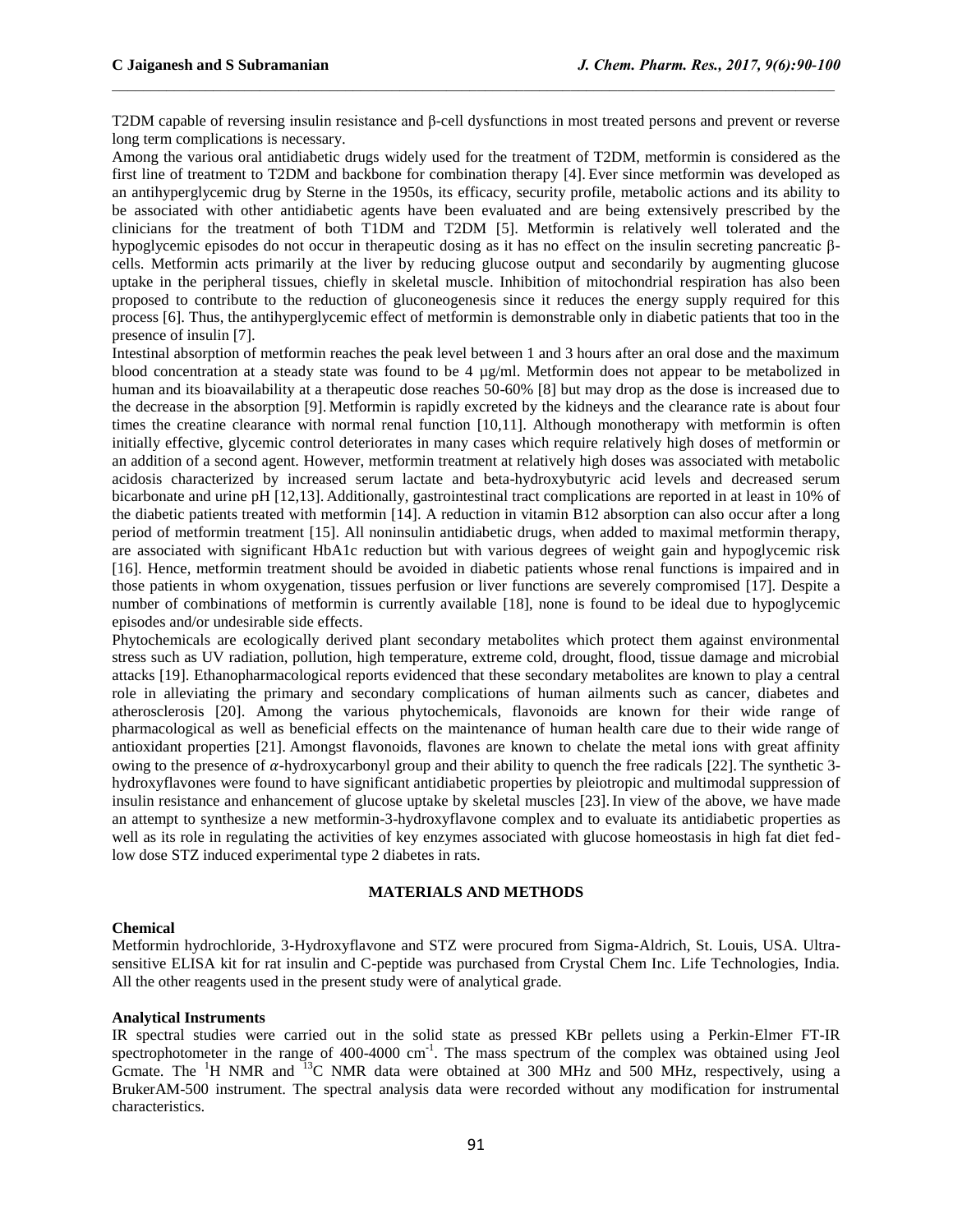## **Synthesis of Metformin-3-hydroxyflavone Complex**

3-Hydroxyflavone (0.005 mol, 1.2 g) is dissolved in 25 ml of methanol and stirred in hot condition till the formation of a clear solution. To this warm solution, metformin hydrochloride (0.005 mol, 0.6458 g) dissolved in methanol (25 ml) was added in a drop wise manner. The mixture is refluxed with continuous stirring over a water bath for six hours. The resultant coloured product (L) was washed with water and methanol, dried under vacuum and recrystallized from methanol.

 $\mathcal{L}_\mathcal{L} = \mathcal{L}_\mathcal{L}$ 

### **Experimental Animals**

Male Albino Wistar rats weighing around 160 to 180 gm were procured from the Tamilnadu Veterinary and Animal Sciences University, Chennai, and were housed under standard husbandry conditions ( $12 \pm 1$  h light and dark cycle, relative humidity  $55\% \pm 10\%$ ). The animals were fed with a balanced diet (Hindustan Lever Ltd., Bangalore, India) and water *ad libitum*. The rat pellet diet is composed of 55% nitrogen-free extract, 21% protein, 5% fat and 4% fiber (w/w) with sufficient levels of vitamins and minerals. The experimental design was conducted according to the ethical norms approved by the Ministry of Social Justices and Empowerment, Government of India and Institutional Animal Ethics Committee Guidelines, for the examination of experimental pain in conscious animals (IAEC NO: 03/10/12).

#### **Induction of Experimental Diabetes**

The rats were allocated into two dietary regimens by feeding either normal pellet diet (NPD) or high fat diet (HFD) for 2 weeks of dietary manipulation. HFD contains powdered NPD-365 g/kg, lard-310 g/kg, casein-250 g/kg, cholesterol-10 g/kg, vitamin and mineral mix-60 g/kg, DL-methionine-3 g/kg, yeast powder-1 g/kg, and NaCl-1 g/kg [24]. After 2 weeks of dietary manipulation to induce insulin resistance, Group 2, Group 3, group 4 rats were injected with a single low dose of STZ (35 mg/kg b.w./rat); control rats (Group 1) fed with NPD were injected intraperitoneally with the same volume freshly prepared cold citrate buffer (pH-4.5, 0.1 mol/L). On the third day after STZ injection, rats having fasting blood glucose levels  $\geq$  250 mg/dl were considered as diabetic rats and chosen for further studies.

#### **Acute Toxicity and Dosage Fixation Studies**

Acute toxicity studies were performed in normal rats. Graded doses (10, 25, 50 and 100 mg/kg b.w./rat as per OECD guidelines (423) for testing of chemicals) of metformin-3 hydroxyflavone complex in aqueous suspension was administered orally. The rats were observed for four weeks following administration. The change in food consumption, fluid intake, psychomotor activities, body weight gain, changes in skin, fur, eyes, salivation, diarrhea and lethargy were continuously monitored. Macroscopic examinations were also performed on vital organs. Similarly, the dosage fixation studies were carried out by administering graded doses of metformin-3 hydroxyflavone complex (5, 10, 20 and 50 mg/kg b.w./rat/day) for 30 days to determine the dose-dependent hypoglycemic effect in high fat diet fed-low dose STZ induced diabetic rats by monitoring the fasting blood glucose levels periodically.

#### **Experimental Protocol**

The animals were divided into four groups each comprising of a minimum of six animals as follows:

Group 1 : Control rats.

Group 2 : HFD-STZ (35 mg/kg b.w./rat) induced diabetic rats.

Group 3 : Diabetic rats treated with metformin-3- hydroxyflavone complex (20 mg/kg.b.w./rat) for a period of 30 days.

Group 4 : Diabetic rats treated with metformin (50 mg/kg.b.w./rat) for a period of 30 days.

#### **Biochemical Studies**

The levels of fasting blood glucose [25], hemoglobin [26] and glycosylated hemoglobin [27] were estimated. Insulin and C-peptide levels were estimated using Ultrasensitive ELISA kits. Urine sugar was detected using urine strips.

#### **Carbohydrate Metabolizing Enzymes**

A portion of liver tissues from the control and experimental groups of rats were dissected and washed immediately with ice-cold saline and were homogenized in 0.1 M Tris–HCl buffer (pH 7.4) for the assay of key enzymes of carbohydrate metabolism. The homogenate was centrifuged at 10,000 rpm to remove the debris and the supernatant was used as enzyme source for the assays of hexokinase [28], pyruvate kinase [29], glucose-6-phosphate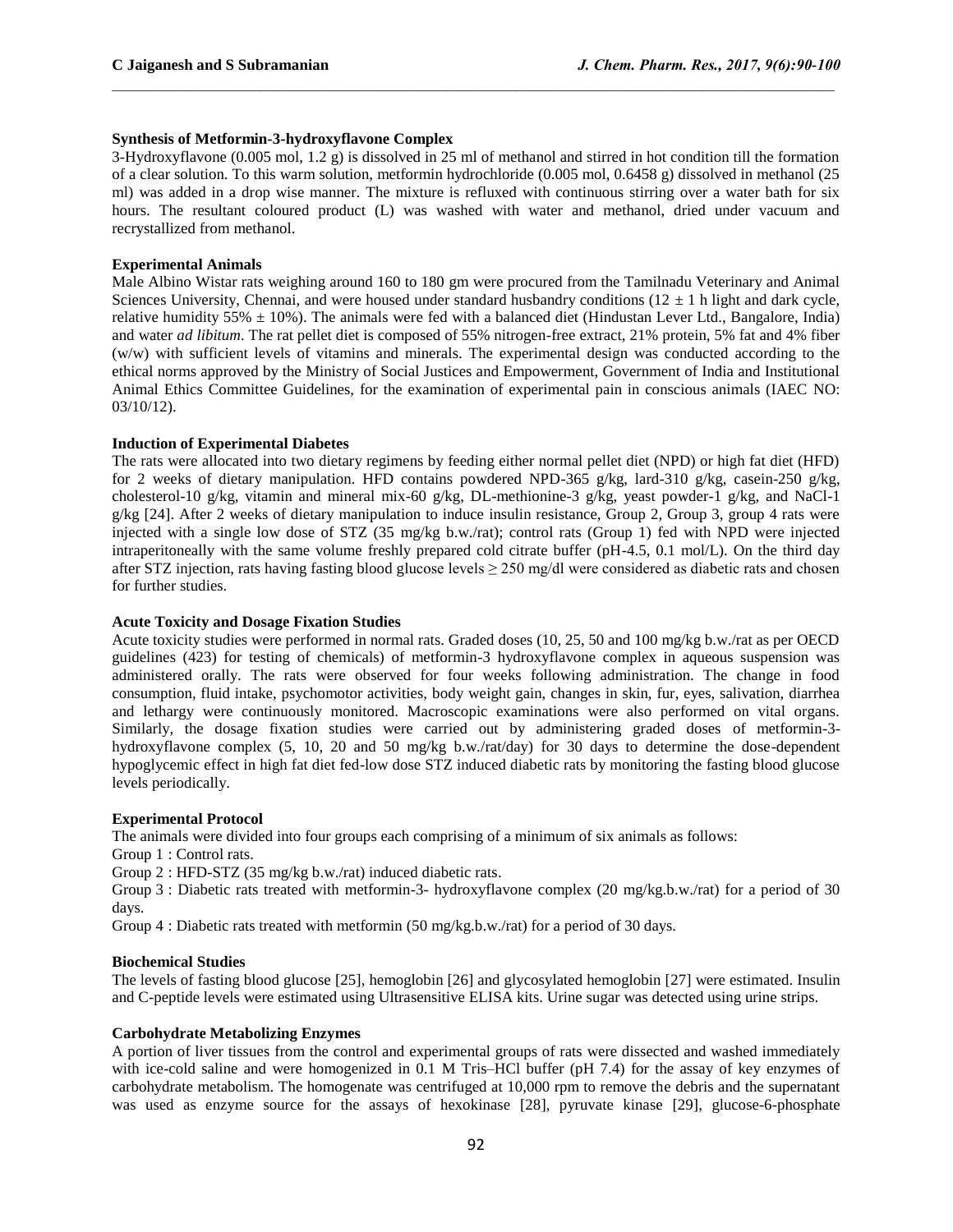dehydrogenase [30], glucose-6-phosphatase [31], fructose-1, 6- bisphosphatase [32], glycogen synthase [33], glycogen phosphorylase [34] and lactate dehydrogenase [35]. Another portion of wet liver tissue was used for the estimation of glycogen [36] content in control and experimental groups of rats.

 $\mathcal{L}_\mathcal{L} = \mathcal{L}_\mathcal{L}$ 

#### **Statistical Analysis**

The values are expressed as mean values of six rats in each group  $\pm$  SEM. Data analysis was done with SPSS 16 student software. Hypothesis testing method included one way analysis of variance (ANOVA) followed by post hoc testing performed with least significance difference (LSD). The value of P<0.05 was considered to indicate statistical significance.

## **RESULTS AND DISCUSSION**

#### **Synthesis of Metformin-3-hydroxyflavone**

The Schiff base ligand (L) was synthesized from the coordination between 3-hydroxyflavone and metformin by a molar ratio method. The Schiff base ligand (L) was formed as a yellow-colored product (Scheme 1).



**Scheme 1: Structure of metformin-3-hydroxyflavone**

**Characterization of Metformin Hydrochloride, 3-hydroxyflavone and Metformin-3-hydroxyflavone Complex** The IR spectral data obtained for metformin hydrochloride, 3-hydroxyflavone and Schiff base L are presented in Figures 1- 3 respectively. Mass spectrum analysis of Schiff base ligand L is shown in Figure 4. The <sup>1</sup>H NMR spectra of metformin, 3-hydroxy flavone and Schiff base ligand (L) were presented in Figures 5- 7, respectively. In free metformin, the free amine exhibit v(NH<sub>2</sub>) a peak around 3162 cm<sup>-1</sup>. The bands in the region of 3386 cm<sup>-1</sup> and 3271  $cm^{-1}$  are due to the presence of N–H stretching. The sharp peaks in the region of 2824  $cm^{-1}$  are due to the presence of methyl groups coordinated to nitrogen group and the nitrogen connected with carbon and hydrogen. The peak around 1159 cm<sup>-1</sup> is due to the presence of carbon–nitrogen stretching as depicted in Figure 1 [37].



**Figure 1: The IR spectrum of metformin**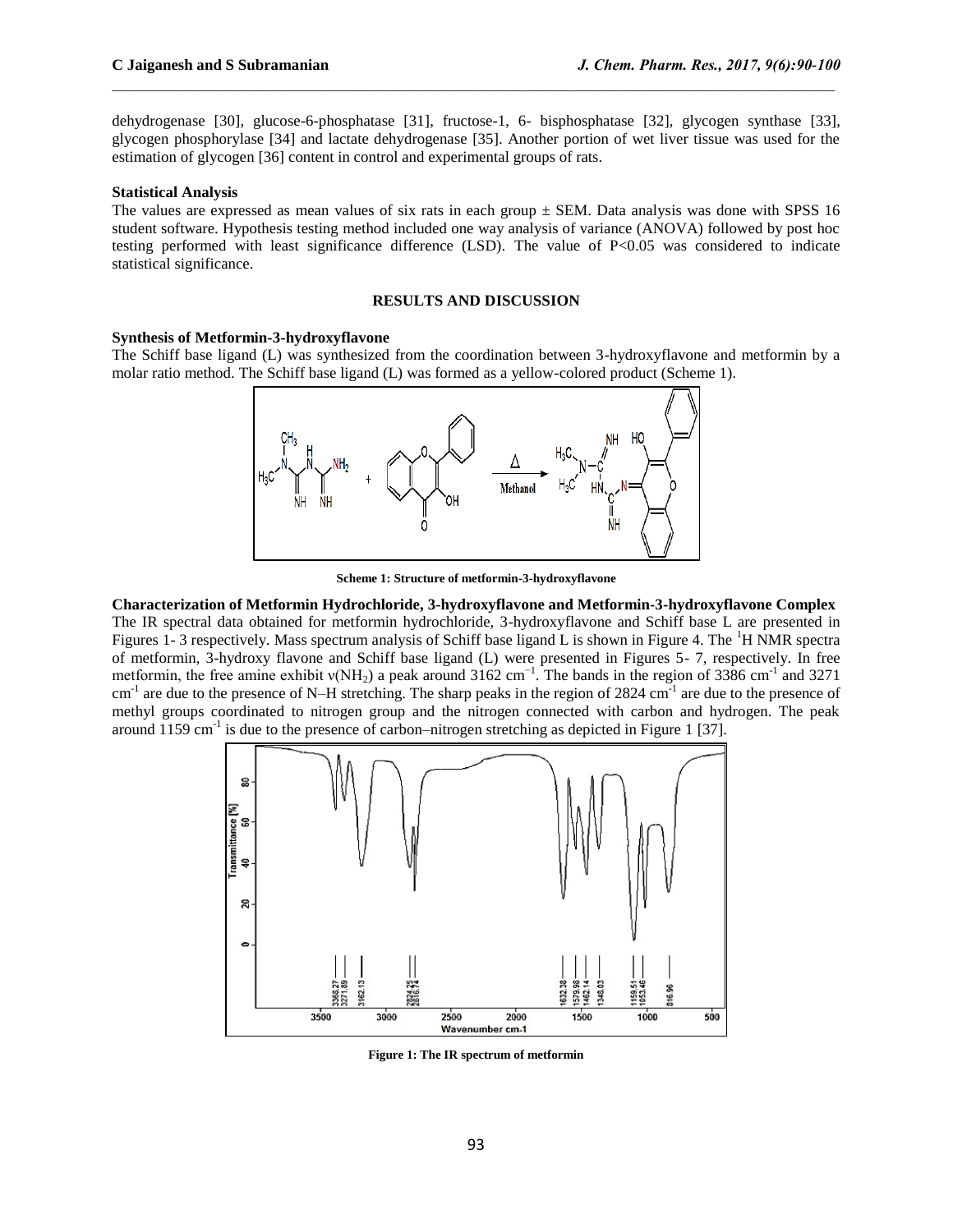

 $\mathcal{L}_\mathcal{L} = \mathcal{L}_\mathcal{L}$ 



Similarly, metformin- free 3-hydroxyflavone exhibited various peaks. In the free 3-hydroxyflavone, the peak around  $3216 \text{ cm}^{-1}$  is due to the presence of the hydroxyl group present in the aromatic ring. The peak around  $3089 \text{ cm}^{-1}$  is owing to the presence of C–H stretching. The peaks around 1656 and 1582 cm<sup>-1</sup> is due to the presence of carbonyl and C=C groups. The peaks corresponding to C–O and C–O–C were found in the range of 1359 to 1248 cm<sup>-1</sup> [38]. The formation of the Schiff base ligand L has been confirmed by infrared spectroscopy. IR bands obtained at 1638 cm<sup>-1</sup> clearly evidenced the presence of an imine functionality which is due to the condensation of 3-hydroxyflavone with metformin. IR band at 3162 cm<sup>-1</sup> for the NH<sub>2</sub> stretching was not observed which clearly indicate that the primary amine functionality of metformin has successfully condensed with the carbonyl functionality of 3 hydroxyflavone. The other peaks correspond to various functional groups did not show any alterations which result in the formation of Ligand L. The molecular ion peak  $[M+]$  at m/z = 349 confirms the molecular weight of the Schiff base ligand C<sub>19</sub>H<sub>19</sub>N<sub>5</sub>O<sub>2</sub>. The peaks at m/z = 273, 245, 195, 167, and 125 correspond to the various fragments of  $C_{13}H_{15}N_2O_2$ ,  $C_{11}H_{11}N_5O_2$ ,  $C_7H_9N_3O_2$ ,  $C_7H_9N_3O_2$ , and  $C_6H_7NO_2$  respectively. This confirms the molecular structure of the ligand.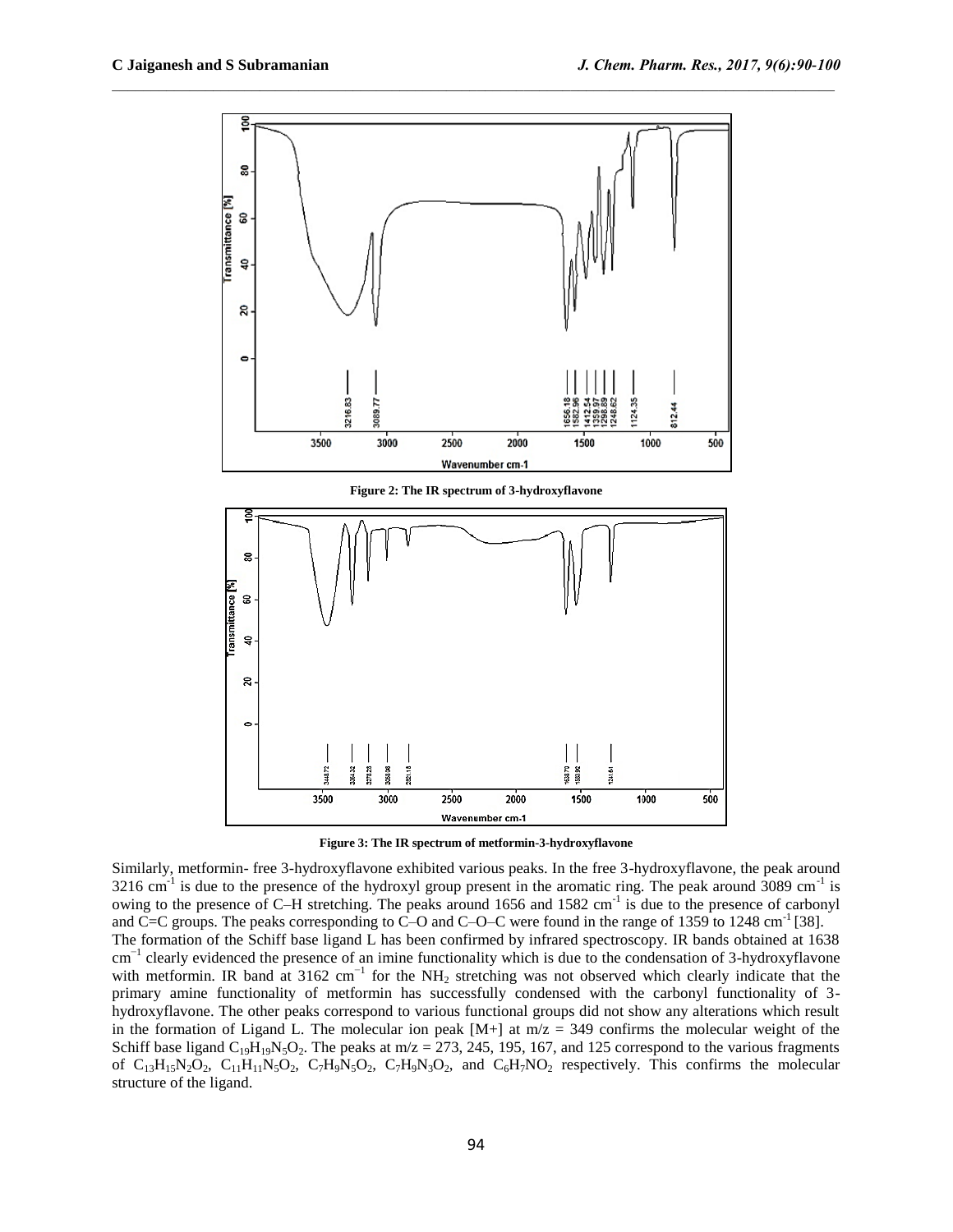

 $\mathcal{L}_\mathcal{L} = \mathcal{L}_\mathcal{L}$ 

**Figure 4: The mass spectrum of metformin-3-hydroxyflavone**



**Figure 5: The <sup>1</sup>H NMR of metformin**

The <sup>1</sup>H NMR spectrum of synthesized schiff base ligand was recorded in DMSO-d<sub>6</sub>. In the NMR spectrum of the Ligand L, the signal as a singlet in the range  $\delta$  1.82 ppm is due to six methyl protons in the metformin. In the aromatic region, a few doublets and in few cases some overlapping doublets/multiplets are observed in the range of δ 7.3–8.5 ppm. The singlet corresponding to phenolic proton was observed at δ 9.35 ppm. The singlets in the region of δ 6.9 and 7.2 ppm were due to the presence of two amide (C=NH) and one C-NH [39,40].

The <sup>13</sup>C NMR spectrum of the Schiff base ligand exhibited signals in the region of  $\delta$  116–155 ppm corresponding to aromatic carbons. The peak around δ172 ppm is due to the presence of C=N carbon [41]. The methylene carbons were found in the region of δ 35 ppm. The amide carbons were observed in the region of δ 156 and 160 ppm [42].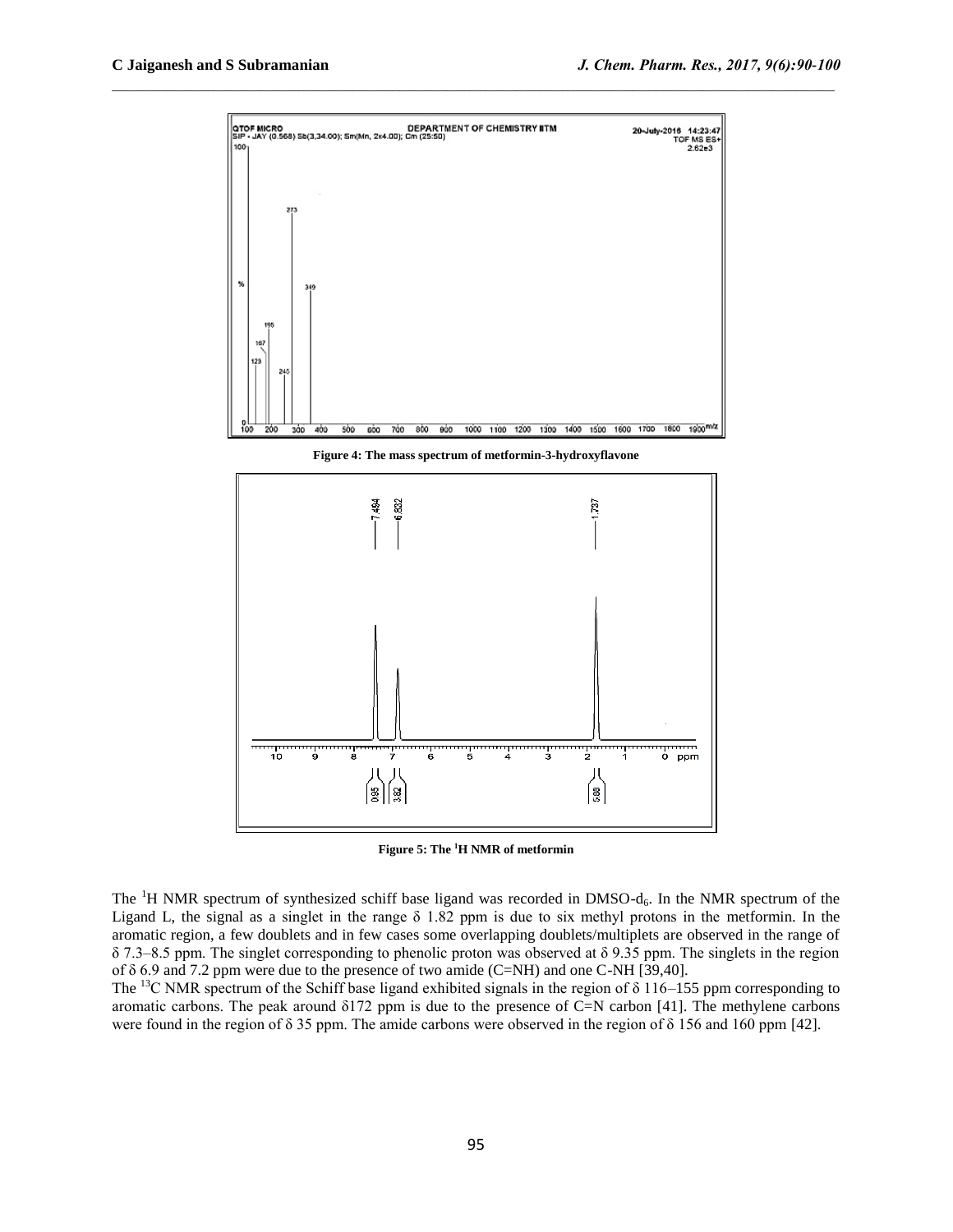

 $\mathcal{L}_\mathcal{L} = \mathcal{L}_\mathcal{L}$ 

**Figure 6: The <sup>1</sup>H NMR of 3-hydroxyflavone**



**Figure 7: The <sup>1</sup>H NMR of metformin-3-hydroxyflavone**

On examining the data obtained through various spectral studies of the Schiff base to that of metformin hydrochloride and 3-hydroxyflavone, it was found that the spectrum of the complex showed data similar to that of individual components with slight modifications in some regions due to the coordination between the metformin hydrochloride and 3-hydroxyflavone [43]. The main shifts account for the complex deformation is in the N=CH stretching region. The spectral data obtained for metformin as well as 3-hydroxyflavone are in accordance with several reports available in the literature [44,45].

Type 2 diabetes is strongly associated with defective regulation of hepatic glucose metabolism, involving elevated glucose production in euglycemic conditions. Liver plays a major metabolic process in balancing the uptake and storage of glucose through glycogenesis and the release of glucose via glycogenolysis and gluconeogenesis [46]. It also has a unique role in the regulation of blood glucose in the post absorptive state.

## **Studies on Biochemical Indices**

Table 1 depicts the antidiabetic effect of metformin-3-hydroxyflavone complex on the levels of fasting blood glucose, hemoglobin, glycosylated hemoglobin, plasma insulin and C-peptide. The levels of fasting blood glucose and glycosylated hemoglobin were significantly elevated than the normal range in diabetic group of rats.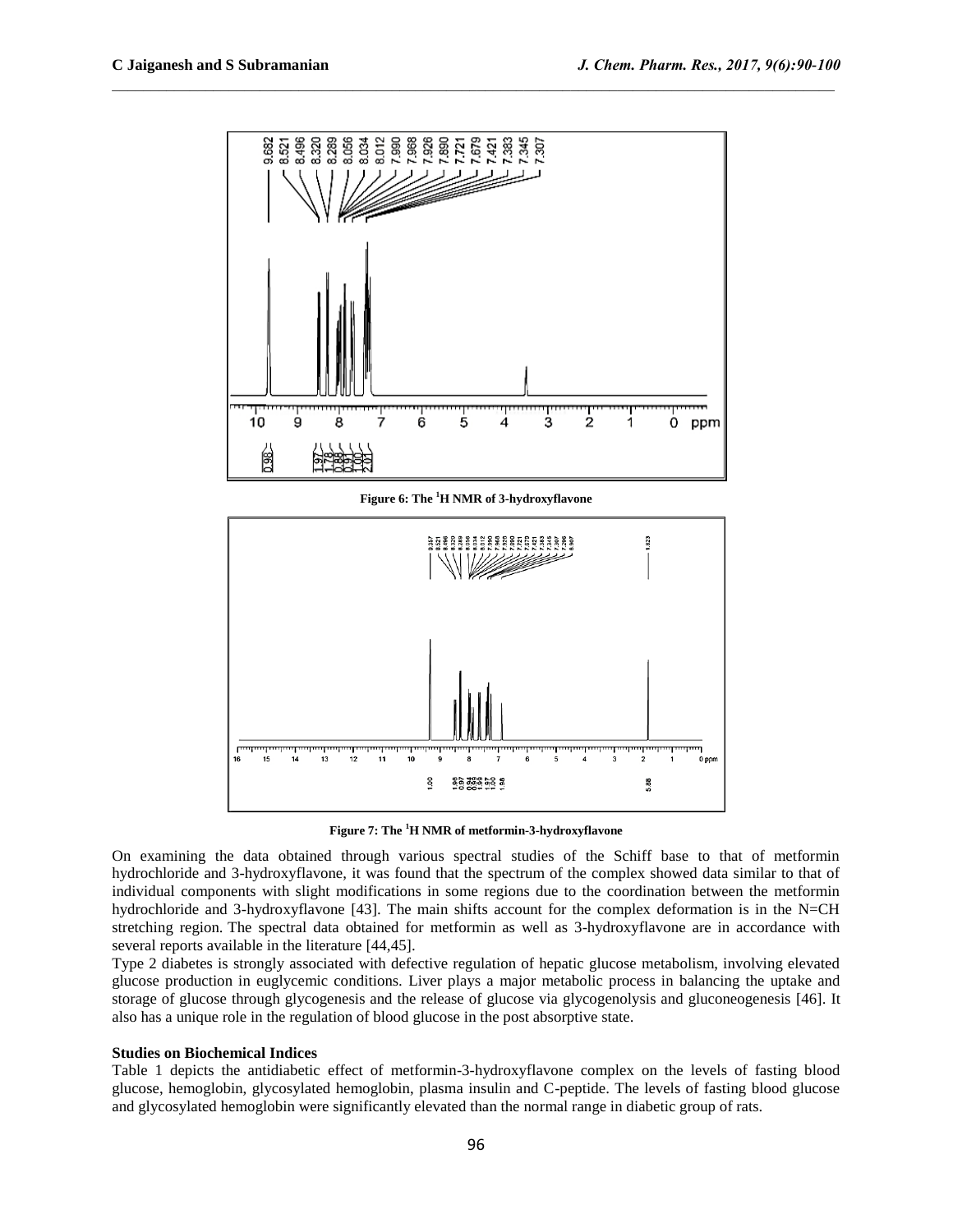#### **Table 1: The levels of fasting blood glucose, glycosylated hemoglobin (HbA1c), plasma insulin, C-peptide and urine sugar in control and experimental groups of rats**

 $\mathcal{L}_\mathcal{L} = \mathcal{L}_\mathcal{L}$ 

| Groups                           | <b>Blood glucose</b> | HbA1c              | <b>Insulin</b>      | C-peptide          | Urine sugar |
|----------------------------------|----------------------|--------------------|---------------------|--------------------|-------------|
| Control                          | $95.74 + 5.04$       | $4.42 + 0.39$      | $15.32 + 0.27$      | $0.26 + 0.02$      | Nil         |
| Diabetic control                 | $268.15 + 9.87^{a*}$ | $9.77 + 0.53^{a*}$ | $7.27 + 0.43^{a*}$  | $0.11 + 0.07^{a*}$ | $^{+++}$    |
| Diabetic $+$ Schiff base complex | $117.67 + 4.67^{b*}$ | $6.21 + 0.72^{b*}$ | $12.56 + 0.56^{b*}$ | $0.17 + 0.01^{b*}$ | Nil         |
| $Diabetic + Metformin$           | $109.46 + 5.31^{b*}$ | $5.75 + 0.87^{b*}$ | $13.12 + 0.45^{b*}$ | $0.19 + 0.01^{b*}$ | Nil         |

Units are expressed as mg/dL for blood glucose, % hemoglobin for HbA1c, uU/mL for plasma insulin and pmol/mL for plasma C-peptide; +++ indicates more than 2% sugar. Results are expressed as mean  $\pm$  SEM [ $n = 6$ ]. One-way ANOVA followed by post hoc test LSD was done. Values are statistically significant at  $\bar{p}$ <0.05. The results were <sup>a</sup>compared to control rats and <sup>b</sup>compared to diabetic rats.

The elevated levels of fasting blood glucose and glycosylated hemoglobin were normalized upon oral treatment with Schiff base complex to type 2 diabetic rats for 30 days of experimental period. The levels of plasma insulin and Cpeptide in the diabetic rats were markedly reduced when compared with control rats whereas these altered levels were significantly improved in diabetic rats treated with metformin-3-hydroxyflavone complex. Oral administration of Schiff base complex improved the plasma insulin and c-peptide levels to near normalcy in diabetic rats.

High fat diet fed-low dose STZ induced rats showed increased levels of fasting blood glucose levels and glycosylated hemoglobin. The observed decrease in the level of hemoglobin in insulin resistant experimental type 2 diabetic rats might be due to the increased formation of glycosylated hemoglobin. Glycosylated hemoglobin determination remains the standard golden marker for the assessment of glycemic control in diabetic patients. Insulin and c-peptide levels were significantly decreased in diabetic rats due to the destruction of pancreatic β- cells. The observed glucose lowering effect of the Schiff base complex was associated with significant enhance in the levels of serum insulin and c-peptide, suggesting that metformin-3-hydroxyflavone complex may induce the release of insulin from the remnant pancreatic β- cells. The antidiabetic properties of metformin-3-hydroxyflavone complex may be through activation of insulin secretion or due to improved transport and utilization of blood glucose to the peripheral tissue.

#### **Activities of Carbohydrate Metabolizing Enzymes**

The activities of hexokinase, pyruvate kinase and lactate dehydrogenase in liver tissues were presented in Table 2. These glycolytic enzymes were significantly depreciated in the liver tissues of experimental type 2 diabetic rats. Oral administration of Schiff base complex altered the activities of these glycolytic enzymes to near normalcy which was similar to metformin treated diabetic group of rats. The activity of lactate dehydrogenase in diabetic rats was significantly elevated when compared to control group of rats. The altered activity of lactate dehydrogenase in diabetic rats was restored back to near normal upon oral treatment with Schiff complex and metformin.

Table 3 depicts the effect of metformin-3-hydroxyflavone on the activities of glucose-6- phosphatase, fructose-1, 6 bisphosphatase and glucose - 6 - phosphate dehydrogenase in the liver tissues of experimental group of rats. The significant elevation in the activities of glucose-6-phosphatase, fructose-1, 6-bisphosphatase and a decreased activity of glucose - 6 - phosphate dehydrogenase were noticed in HFD fed- STZ induced experimental type 2 diabetic rats. The altered activities of these enzymes were bringing back to near normal levels by oral administration of metformin-3-hydroxyflavone complex. The effect of metformin-3-hydroxyflavone on the liver glycogen content and the activities of glycogen synthase and glycogen phosphorylase in experimental groups of rats were shown in Table 4. A significant reduction in glycogen level, glycogen synthase activity and a concomitant increase in the activity of glycogen phosphorylase were observed in experimental diabetic rats. Upon oral administration of metformin-3 hydroxyflavone complex as well as metformin to diabetic group of rats restored the level of glycogen and the activities of glycogen synthase, glycogen phosphorylase to near normalcy when compared to control group of rats.

| Table 2: The activities of hexokinase, pyruvate kinase and lactate dehydrogenase in liver tissues of control and experimental groups of |  |  |
|-----------------------------------------------------------------------------------------------------------------------------------------|--|--|
|                                                                                                                                         |  |  |

**rats**

| Group                    | <b>Hexokinase</b>               | <b>Pyruvate Kinase</b>          | Lactate dehydrogenase          |
|--------------------------|---------------------------------|---------------------------------|--------------------------------|
| Control                  | $257.85 + 0.33$                 | $216.26 + 0.31$                 | $221.64 + 0.34$                |
| <b>Diabetic</b>          | $136.07 \pm 0.29$ <sup>a*</sup> | $126.26 \pm 0.23$ <sup>a*</sup> | $480.6 \pm 0.15$ <sup>a*</sup> |
| Diabetic $+$ Schiff base | $220.98 \pm 0.35^{b*}$          | $195.29 + 0.19^{b*}$            | $281.02 + 0.45^{b*}$           |
| Diabetic + Metformin     | $221.28 + 0.28$ <sup>b*</sup>   | $197.32 + 0.35^{b*}$            | $284.89 + 0.21^{b*}$           |

Units are expressed as μmol of glucose-6-phosphate formed/h/mg of protein for hexokinase, mU/mg of protein for pyruvate kinase, μmol of pyruvate formed/h/mg of protein. Results are expressed as mean  $\pm$  SEM [ $n = 6$ ]. One-way ANOVA followed by post hoc test LSD was done. Values are statistically significant at  $\bar{p}$  < 0.05. The results were <sup>a</sup>compared to control rats and <sup>b</sup>compared to diabetic rats.

In the glycolytic pathway, the reactions catalyzed by hexokinase (initial step in glycolysis) and pyruvate kinase (final step in glycolysis) are virtually irreversible and hence these enzymes have the regulatory as well as catalytic properties. Dysregulation of glycolysis occurs in conditions of insulin deficiency or resistance, and is attributable to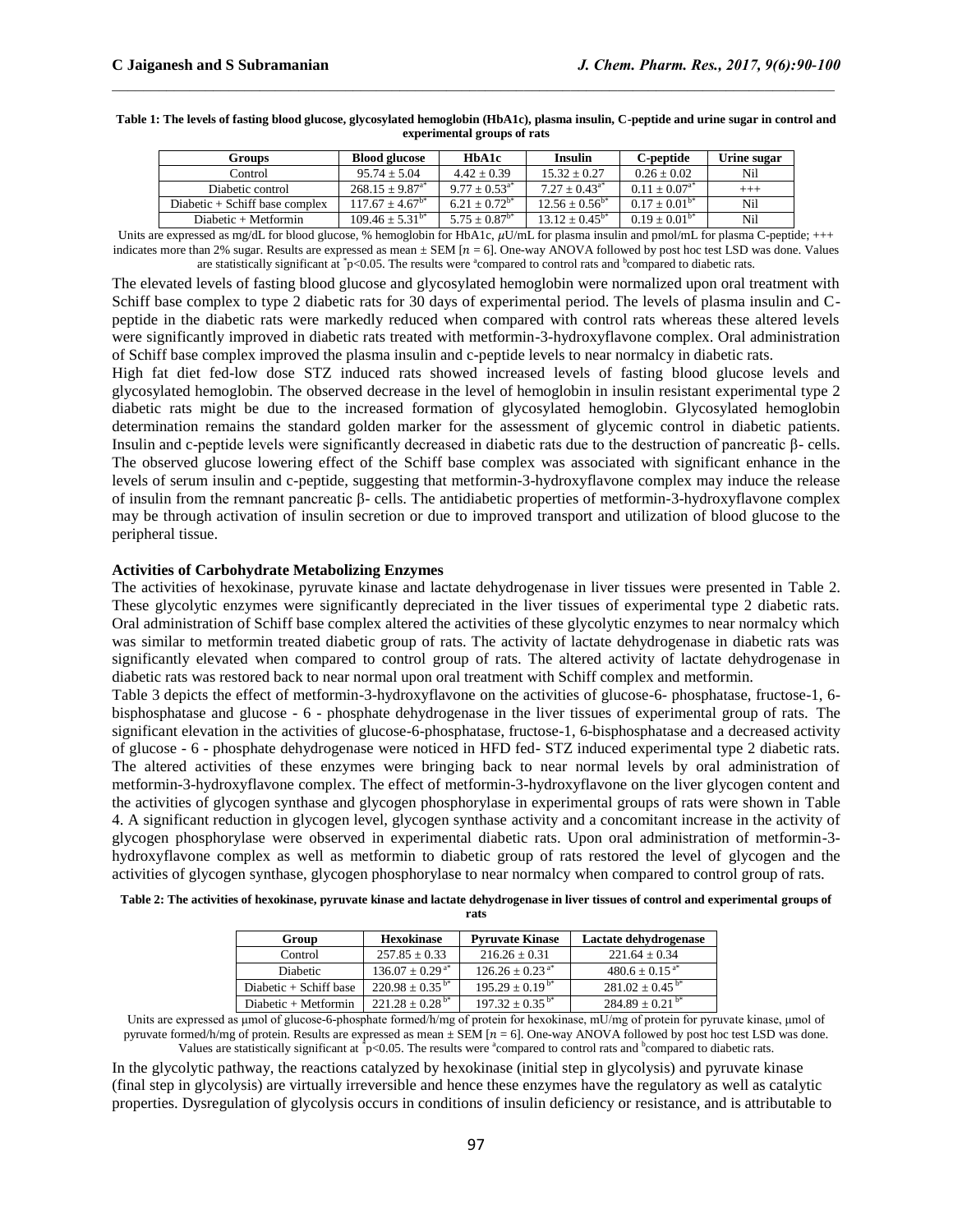the inappropriate amount and/or activities of metabolic and regulatory enzymes of glycolysis. Hexokinase plays a major role in the maintenance of blood glucose homeostasis because it is the predominantly expressed in hepatocytes with specific control over the hepatic glucose disposal [47].

 $\mathcal{L}_\mathcal{L} = \mathcal{L}_\mathcal{L}$ 

| Table 3: The activities of hexokinase, pyruvate kinase and lactate dehydrogenase in liver tissues of control and experimental groups of |  |
|-----------------------------------------------------------------------------------------------------------------------------------------|--|
| rats                                                                                                                                    |  |

| Group                    | Glucose-6-phosphatase            | Fructose1.6-bisphosphatase | Glucose-6 phosphate dehydrogenase |
|--------------------------|----------------------------------|----------------------------|-----------------------------------|
| Control                  | $1045.10 + 0.33$                 | $462.13 + 0.31$            | $505.30 + 0.34$                   |
| <b>Diabetic</b>          | $1995.30 \pm 0.29$ <sup>a*</sup> | $794.53 + 0.23^{a*}$       | $255.21 + 0.15^{a*}$              |
| Diabetic $+$ Schiff base | $1246.40 + 0.35^{b*}$            | $491.29 + 0.19^{b*}$       | $420.16 + 0.45^{b*}$              |
| $Diabetic + Metformin$   | $1154.60 \pm 0.28$ <sup>b*</sup> | $493.38 + 0.35^{b*}$       | $425.17 + 0.21^{b*}$              |

Units are expressed as μmol of Pi liberated/h/mg of protein, μmol of Pi liberated/h/mg of protein, μmol of NADPH/min/mg of protein for glucose-6- phosphate dehydrogenase. Results are expressed as mean  $\pm$  SEM [ $n = 6$ ]. One-way ANOVA followed by post hoc test LSD was done. Values are statistically significant at \*p<0.05. The results were \*compared to control rats and \*compared to diabetic rats.

**Table 4: The levels of glycogen content and the activities of glycogen synthase and glycogen phosphorylase in liver tissues of control and experimental groups of rats**

| Group                    | Glycogen                       | <b>Glycogen synthase</b>      | Glycogen phosphorylase          |
|--------------------------|--------------------------------|-------------------------------|---------------------------------|
| Control                  | $60.76 + 0.26$                 | $805.45 + 0.41$               | $614.91 + 0.19$                 |
| Diabetic                 | $24.05 \pm 0.30^{a*}$          | $504.44 \pm 0.40^{\text{a*}}$ | $870.32 \pm 0.35$ <sup>a*</sup> |
| Diabetic $+$ Schiff base | $43.83 + 0.21^{b*}$            | $711.01 + 0.33^{b*}$          | $673.15 \pm 0.34$ <sup>b*</sup> |
| $Diabetic + Metformin$   | $48.80 \pm 0.26^{\mathrm{b*}}$ | $726.88 \pm 0.20^{b*}$        | $685.97 \pm 0.26^{\mathrm{b*}}$ |

Units are expressed as mg of glucose/g wet tissue for glycogen, umoles of UDP formed/h/mg protein for glycogen synthase and umoles Pi liberated/h/mg protein for glycogen phosphorylase. Results are expressed as mean  $\pm$  SEM [ $n = 6$ ]. One-way ANOVA followed by post hoc test LSD was done. Values are statistically significant at  $\degree$ p<0.05. The results were  $\degree$ compared to control rats and  $\degree$ compared to diabetic rats.

In fact, it acts as a glucose sensor for insulin secretion in pancreatic β-cells [48]. Metfomin-3-hydroxyflavone was found to normalize the altered expression of the enzymes involved in carbohydrate metabolism which may increase the activity of hexokinase in diabetic rats treated with Schiff base complex. Hence a possible elucidation of improved activity of hexokinase is that the oral administration of Schiff base complex activates the gene expression for hexokinase in diabetic rats.

Pyruvate kinase is regulated by its own substrate phosphoenolpyruvate and fructose-1,6-biphosphate an intermediate in glycolysis which both up-regulates pyruvate kinase. The observed decrease in the activity of pyruvate kinase in the liver tissues of STZ induced diabetic rats readily accounts for the decreased utilization of glucose (glycolysis) and increased production of glucose (gluconeogenesis) by liver indicating that these two pathways are altered in diabetes [49]. The observed increase in the activity of pyruvate kinase in the liver tissues upon metformin-3 hydroxyflavone complex treated diabetic group of rats is conceivably the result of an altered endocrine status (stimulation of insulin from the remnant β-cells of pancreas). However, it is assumed that the pyruvate kinase activity is accelerated by metformin-3-hydroxyflavone complex at least partially by facilitating the glycolytic pathway and suppression of gluconeogenesis.

Glucose-6-phosphatase is an important enzyme in regulating the gluconeogenic and glycogenolytic pathways. Glucose-6-phosphatase plays an important role in glucose homeostasis in liver and kidney [50,51]. Streptozotocin has been shown to increase the mRNA expression of glucose-6-phosphatase, which contributes to the increased activity of this enzyme in diabetes mellitus [52]. The activation of this gluconeogenic enzyme is due to the state of insulin deficiency, since under normal condition insulin function as a suppressor of gluconeogenic enzymes [53]. High fat diet fed- low dose STZ induced experimental diabetic rats were administered with Schiff base complex certainly modulated the activities of these enzymes and this might probably be due to an increase in the levels of insulin. Fructose-l, 6-bisphosphatase is also a key regulatory enzyme in the gluconeogenesis pathway. The activity of the enzyme is increased in the state of hyperglycemia in the tissues of liver and kidney of STZ-diabetic rats [54]. Metformin-3-hydroxyflavone inhibits the fructose-1, 6-bisphosphatase activity in the liver tissues of experimental type 2 diabetic rats. Oral administration of Schiff base complex as well as metformin may primarily modulate and regulate the activities of this gluconeogenic enzyme through the inhibition of glycolysis and gluconeogenesis.

Glucose-6-phosphate dehydrogenase (G6PDH), the first and rate limiting enzyme, catalyzes the oxidation of glucose-6-phosphate to 6-phospho gluconate and at the same time reducing NADP+ to generate NADPH in the pentose phosphate pathway (PPP) that supplies reducing energy to the cells. G6PDH deficiency is especially susceptible to free radical damage [55] and show increased risk for diabetes [56]. Several studies have shown that G6PDH activity is decreased in liver and other tissues in diabetes [57]. Impaired activity of G6PDH likely plays a critical role in the pathogenesis of diabetes and treatment with Schiff base complex regulates G6PDH activity through its insulin mimetic activities and/or regulatory action. Glycogen is the storage form of carbohydrate for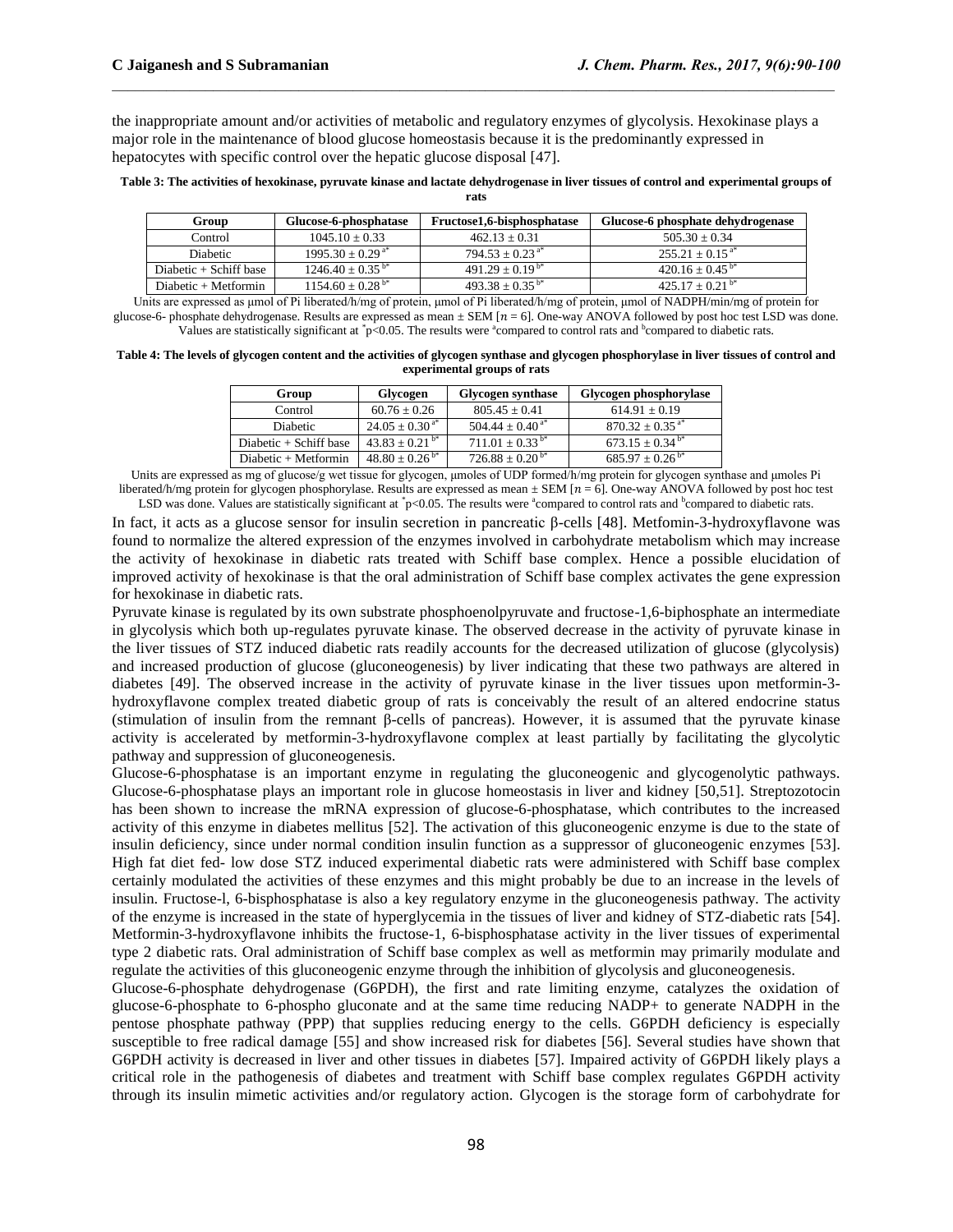virtually every organism from yeast to primates. Most mammalian tissues store glucose as glycogen, with the major depots located in muscle and liver. The French physiologist Claude Bernard first identified a starch-like substance in liver and muscle and coined the term glycogen, or "sugar former" in the 1850s. Glycogen metabolism in hepatic tissue is one of the major metabolic processes involved in glucose homeostasis. Insulin is involved in both acute and chronic regulation of glycogen synthase and phosphorylase, the key regulatory enzymes of glycogen metabolism [58]. Glycogen synthase which catalyses the conversion of glucose-1-phosphate to glycogen is the rate controlling step in glycogen synthesis [59]. Glycogen phosphorylase catalyses the rate-limiting step of glycogenolysis, in which  $β$  1-4 linkages are cleaved for the removal of glucose molecules from the glycogen chain.

 $\mathcal{L}_\mathcal{L} = \mathcal{L}_\mathcal{L}$ 

Diabetes mellitus is known to impair the normal capacity of the liver to synthesize glycogen. Decreased liver glycogen levels have been reported in diabetic subjects and in some animal models of diabetes, thus suggesting impairment in glycogen synthase and glycogen phosphorylase. A decrease in liver glycogen has been reported in experimental diabetic rats [60]. The reduced glycogen store has been attributed the reduced activity of glycogen synthase and increased activity of glycogen phosphorylase [61]. Oral administration of metformin-3-hydroxyflavone complex exhibits marked glucose lowering efficacy in HFD fed- low dose STZ induced diabetic rats by enhancing glucose transport into various tissues, activating glycolysis and glycogenesis apart from inhibiting glycogenolysis and gluconeogenesis.

#### **CONCLUSION**

The coordination between metformin and 3-hydroxyflavone significantly improved the antidiabetic properties of metformin which in turn may be due to the antioxidant properties of 3-hydroxyflavone. Further studies are in progress to understand the molecular mechanisms involved in the regulation of carbohydrate as well as glycogen metabolism by the Schiff base complex treatment.

#### **ACKNOWLEDGMENTS**

The Research Fellowship of the University Grant Commission (UGC), New Delhi, India, to the Mr. C. Jaiganesh in the form of UGC-BSR-RF is gratefully acknowledged.

#### **Conflict of Interest**

The authors declare that there is no conflict of interest.

#### **REFERENCES**

- [1] M Blair. *Urol Nurs*. **2016**, 36, 27-36.
- [2] JE Shaw; RA Sicree; PZ Zimmet, *Diabetes. Res Clin Pract*. **2010**, 87, 4-14.
- [3] CM Sena; CF Bento; P Pereira; R Seiça. *EPMA J*. **2010**, 1, 138-63.
- [4] R Holman. *J Ann Diabetol Hotel Dieu*. **2007**, 13-20.
- [5] CJ Bailey; C Day. *Practical Diabetes Int*. **2004**, 21, 115-117.
- [6] MY El-Mir; V Nogueira; E Fontaine. *J Biol Chem*. **2000**, 275, 223-228.
- [7] RA DeFronzo; N Barzilai; DC Simonson. *N Engl J Med*. **1995**, 333, 550-554.
- [8] P Pentikainen; PJ Neuvonen; A Penttila. *Eur J Clin Pharmacol*. **1979**, 16, 195-202.
- [9] M Noel. *J mt Biomed Jnf Data.* **1980**, 1, 9-20.
- [10] CR Sirtori; G Franceschini; M Galli-Kienle; G Cighetti; G Galli; A Bondioli; F Conti. *Clin Pharmacol Ther*. **1978**, 24, 683-693.
- [11] GT Tucker; C Casey; PJ Phillips; H Connor; JD Ward; HF Woods. *Br J Clin Pharmacol*. **1981**, 2, 235- 246.
- [12] J Guntupalli; B Eby; K Lau. *Am J Physiol.* **1982**, 242, F552-F560.
- [13] M Nowik; N Picard; G Stange; P Capuano; HS Tenenhouse; J Biber; H Murer; CA Wagner. *Pflugers Arch.* **2008**, 457, 539-549.
- [14] K Filioussi; S Bonovas; T Katsaros. *Aust Fam Physician.* **2003**, 32, 383-384.
- [15] RZ Ting; CC Szeto; MH Chan; KK Ma; KM Chow. *Arch Intern Med.* **2006**, 166, 1975-1979.
- [16] OJ Phung; JM Scholle; M Talwar; CI Coleman. *JAMA*, **2010**, 303, 1410-1418.
- [17] H J Nye; WG Herrington. *Nephron Clin Pract*. **2011**, 118, 380-383.
- [18] M John; D Gopinath; S Kalra. *Indian J Endocrinol Metab*. **2015,** 19, 311-313.
- [19] A Ramakrishna; GA Ravishankar. *Plant Signal Beha*, **2011**, 6, 1720-1731.